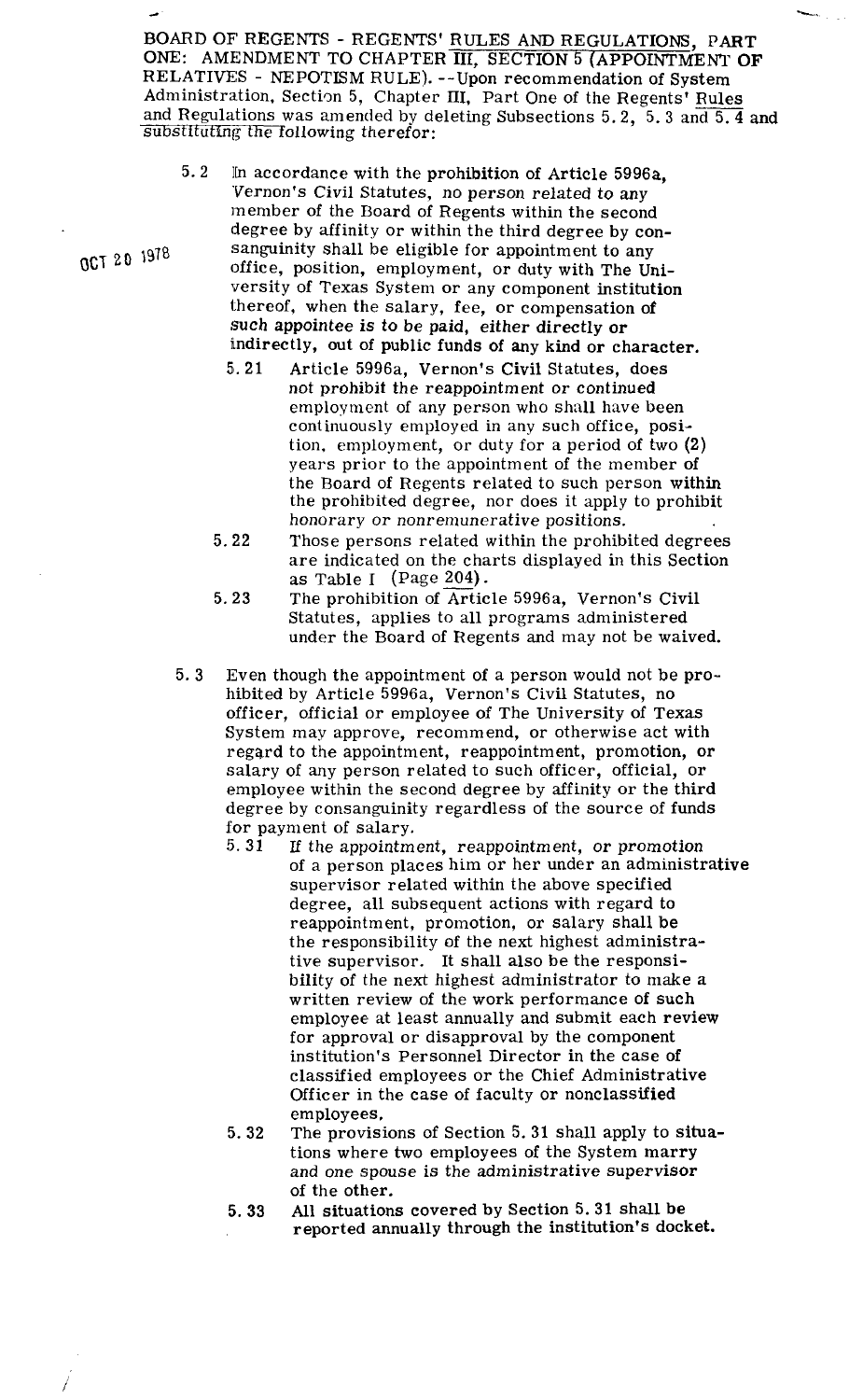

 $\ddot{\phantom{a}}$ 

 $\ddot{\phantom{a}}$ 



AFFINITY KINSHIP CHART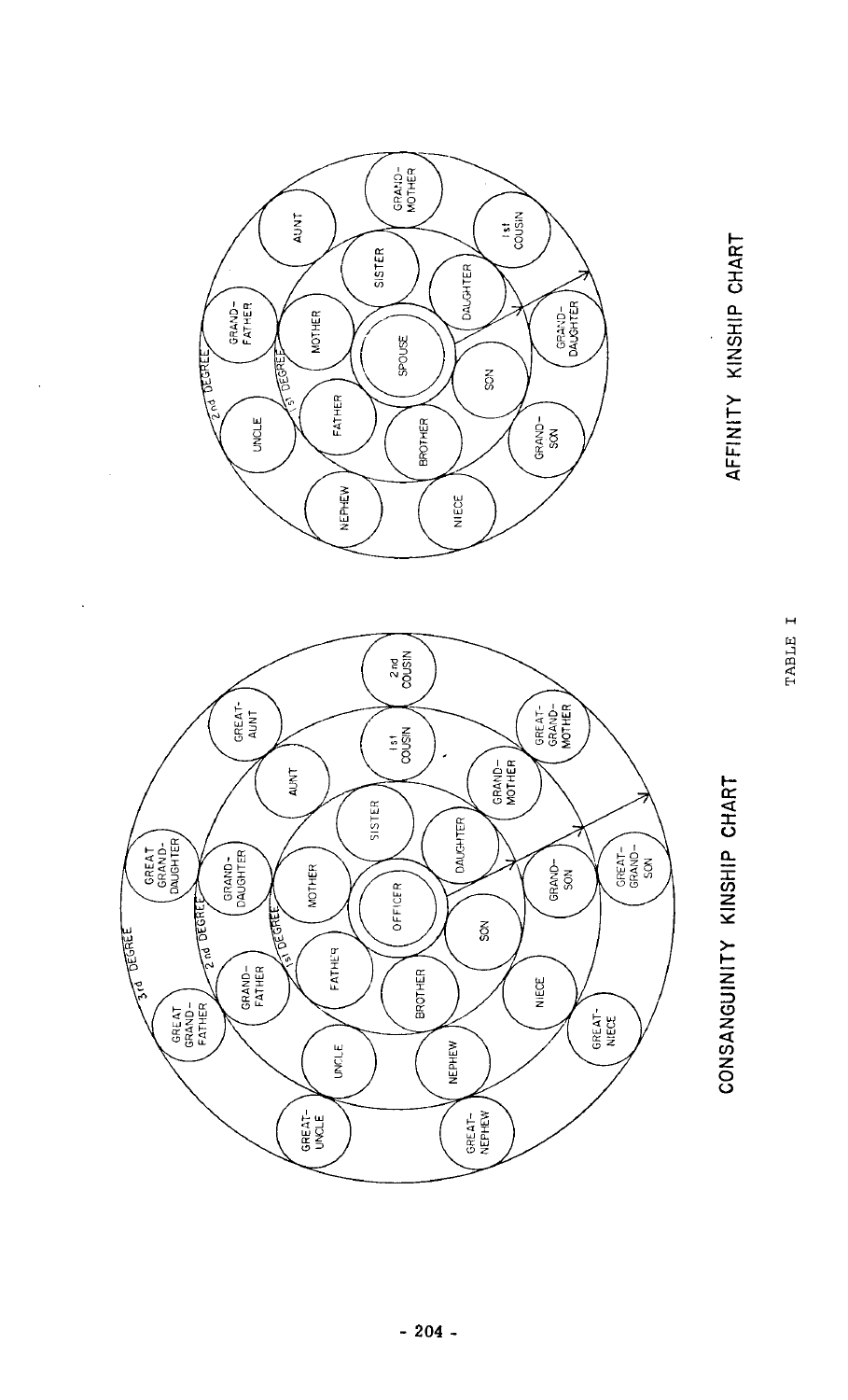BOARD OF REGENTS - REGENTS' RULES AND REGULATIONS, PART ONE: AMENDMENT TO CHAPTER III, SECTION 1.8 (ACADEMIC TITLES INCLUDING THAT OF REGENTS PROFESSOR). ---The Committee of the Whole initiated the title of Regents Professor to be bestowed as a distinctive title, upon recommendation of the institutional head and the Chancellor of the System, on any member of the faculty of a component institution who receives or has in the past received the Nobel Prize.<br>Accordingly, Section 1.8, Chapter III, Part One of the Regents' Rules and Regulations was amended as set out below: past received the Nobel Prize.

Rules and Regulations was amended as set out below:

- 1. Subsection 1.81 was revised to read as follows:
	- 1.81 Except for the title Regents Professor, the only titles to be used henceforth in which faculty members may hold tenure are as follows:

OCT **20** 1978 (a) Professor

- 
- (b) Associate Professor
- (c) Assistant Professor
- **2.** A new Subsection 1.86 was inserted to read as set out below, and the present Subsection 1.86 was renumbered Subsection 1.87:
	- 1.86 Any faculty member who is awarded the Nobel Prize or who has in the past been awarded the Nobel Prize may, upon recommendation of the head of the component institution and the Chancellor of the System, be given the title Regents Professor. Because 01 the great honor associated with the award of a Nobel Prize, tenure is awarded to Regents Professors by virtue of the appointment to this rank.

BOARD OF REGENTS - REGENTS' RULES AND REGULATIONS, PARTS **ONE** AND TWO: CHANCELLOR DIRECTED TO REVISE TO CONFORM TO ORGANZATION CHANGE. --Regent Clark, "Mr. Chairman, I move that our new Chancellor be directed to revise the Regents' Rules without delay so that System Administration titles and duties be brought into conformity with our action today. I further move that the revised Rules be presented to the Board of Regents at its December 1 meeting for approval. " OCT **20** The motion was duly seconded and prevailed by unanimous vote.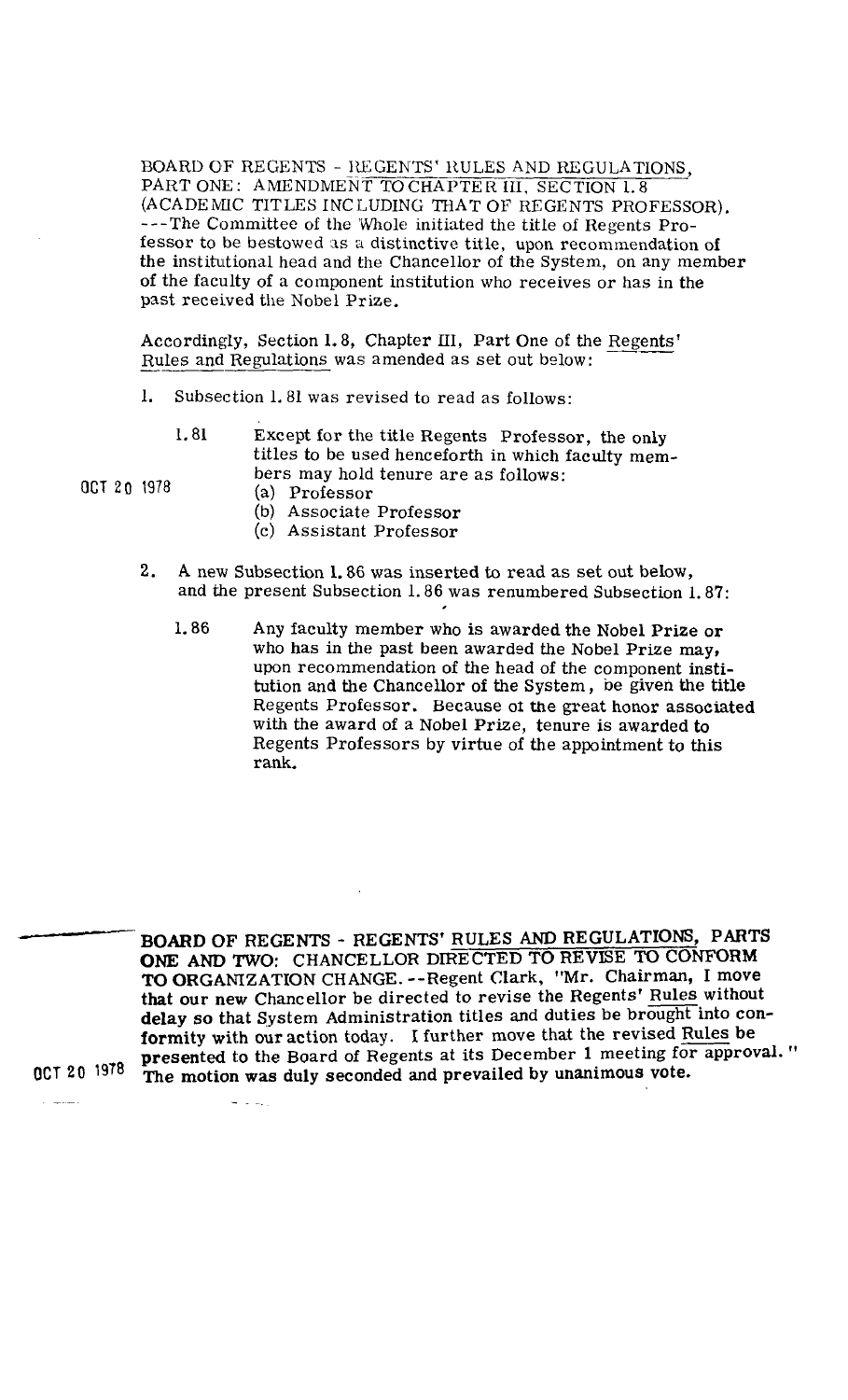BOARD OF REGENTS - REGENTS' RULES AND REGULATIONS, PART ONE: AMENDMENT TO SUBSECTIONS 1.84(b) AND 1.84(c), Chapter III (USE OF ADJUNCT PROFESSORIAL TITLES). --Upon recommendation of System Administration, Subsections 1.84(b) and 1.84(c) of Chapter III of Part One of the Regents (USE OF ADJUNCT PROFESSORIAL TITLES). --Upon recommendation of System Administration, Subsections 1.84(b) and 1.84(c) of Chapter III of Part One of the Regents' Rules and Regulations were amended to read as follows:

- 1.84 Prefixes to academic and staff positions in which tenure cannot be a**c**quired:<br>(a) ...
	-
- (b) Adjunct Professor, Adjunct Associate Professor, and Adjunct Assistant Professor. One of these titles may be used when a qualified person from business, industry, government, private practice, or another institution of higherteducation may be teaching a course or participating in the teaching of a course at one of the component institutions. Except in special circumstances, this prefix should be used to designate part-time service on the **AUG** 4 1978 faculty. In the health components, this prefix should be used only for those persons not involved in patient care who otherwise satisfy the above criteria. Appointments to the faculty with an adjunct title may be with or without pay and shall be for a stated period of time not to exceed one academic year. Such appointments shall terminate upon expiration of the stated period of appointment without the notification of nonrenewal required by Section 6. 8 of this Chapter of the Regents' Rules and Regulations. If a component determines that it is to the benefit of the institution it may offer reappointment to an adjunct faculty member.
	- (c) Clinical Professor, Clinical Associate Professor, Clinical Assistant Professor and Clinical Instructor. These titles may be used by the components to designate regular part-time service on the faculty while involved in a health professions clinical experience program. Appointments to the faculty with a clinical title may be with or without pay and shall be for a period of time not to exceed one academic year. Such appointments shall terminate upon expiration of the stated period of appointment without the notification of nonrenewal required by Section 6. 8 of this Chapter of the Regents' Rules and Regulations. If a component determines that it is to the benefit of the institution it may offer reappointment to a clinical faculty member.
- U. T. Dallas: Establishment of The Aerospace Heritage Foundation, 10. Inc., and Approval of Articles of Incorporation; Amendment to Regents' Rules and Regulations, Part One, Chapter VII, Section 3.17 to Conform. -- Upon the recommendation of President Jordan and System Administration, an internal foundation was established at The AUG 4 1978 University of Texas at Dallas to aid in soliciting private funds to be used to insure the growth and viability of collections in aviation history at U. T. Dallas. The foundation will be called "The Aerospace IIeritage Foundation, Inc. "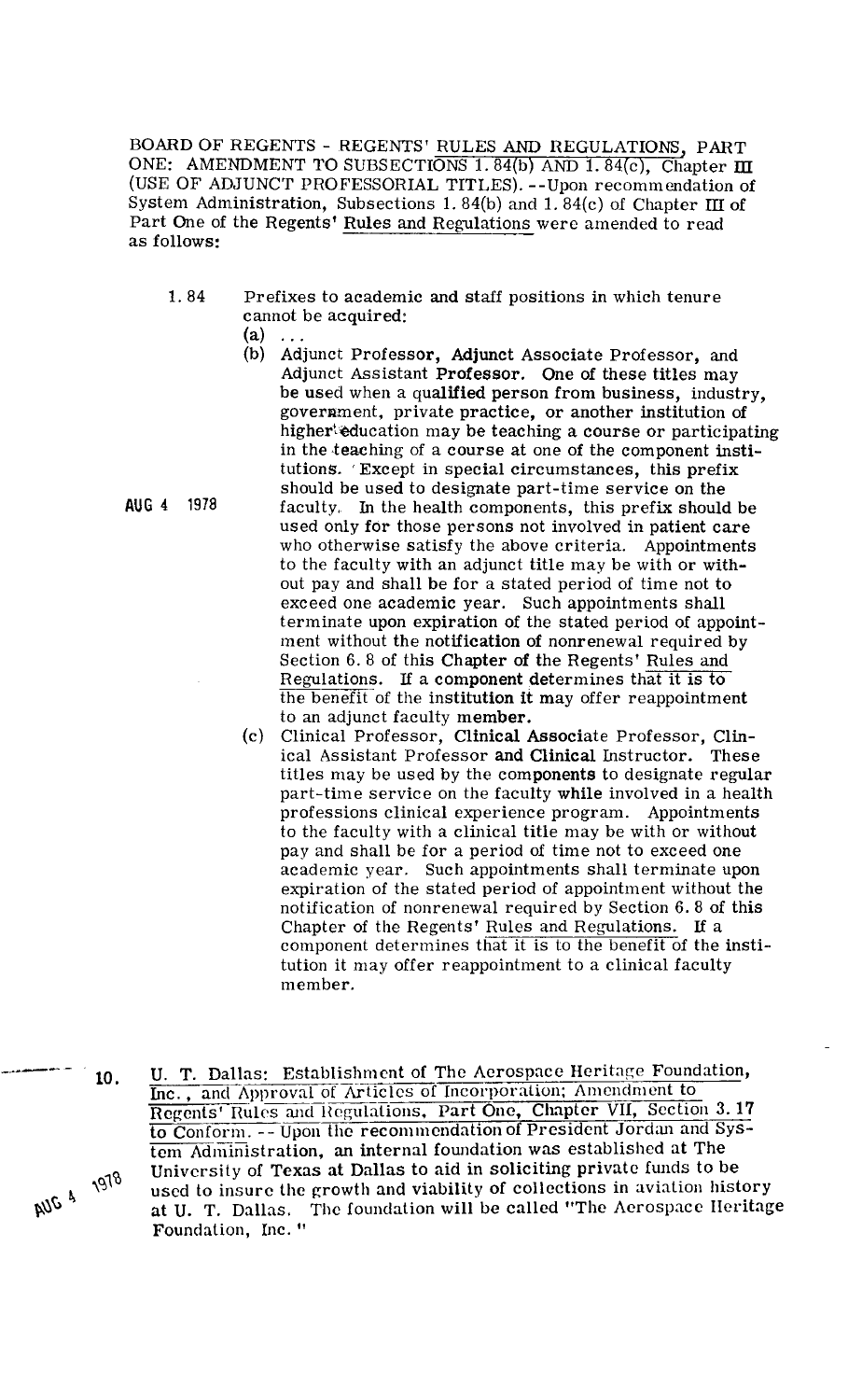U. T. SAN ANTONIO - INSTITUTE OF TEXAN CULTURES: (1) REVERTED TO STATUS OF BASIC COMPONENT INSTITUTION - THE UNIVERSITY OF TEXAS INSTITUTE OF TEXAN CULTURES AT SAN ANTONIO; (2) AMEND-MENT TO REGENTS' RULES AND REGULATIONS, PART ONE, 1978 CHAPTER VIII, SECTION 4 FOR CONFORMITY; AND (3) EXCEPTION AUG 4 TO REGENTS' RULES AND REGULATIONS, PART ONE, CHAPTER III, SECTION 5.32 (NEPOTISM) FOR MRS. PAT MAGUIRE TO CONTINUE TO SERVE AS DIRECTOR OF PUBLICATIONS AND COORDINATOR OF PROGRAMS. -- Upon the recommendation of System Administration, concurred in by Acting President Wagener, the Institute of Texan Cultures was reverted to the status of a basic component institution effective September 1, 1978. The official designation will be "The University of Texas Institute of Texan Cultures at San Antonio," and Chapter III, Part One, Section 4 of the Regents' Rules and Regulations was amended to reflect this change.

> Upon the further recommendation of System Administration, an exception was made to the Regents' Rules and Regulations, Part One, Chapter III, Section 5.32 (Nepotism) and approval was given to continue the employment of Mrs. Pat Maguire as Director of Publications and Coordinator of Programs at the Institute. Mrs. Maguire is the wife of the Executive Director of the Institute of Texan Cultures, Mr. Jack R. Maguire.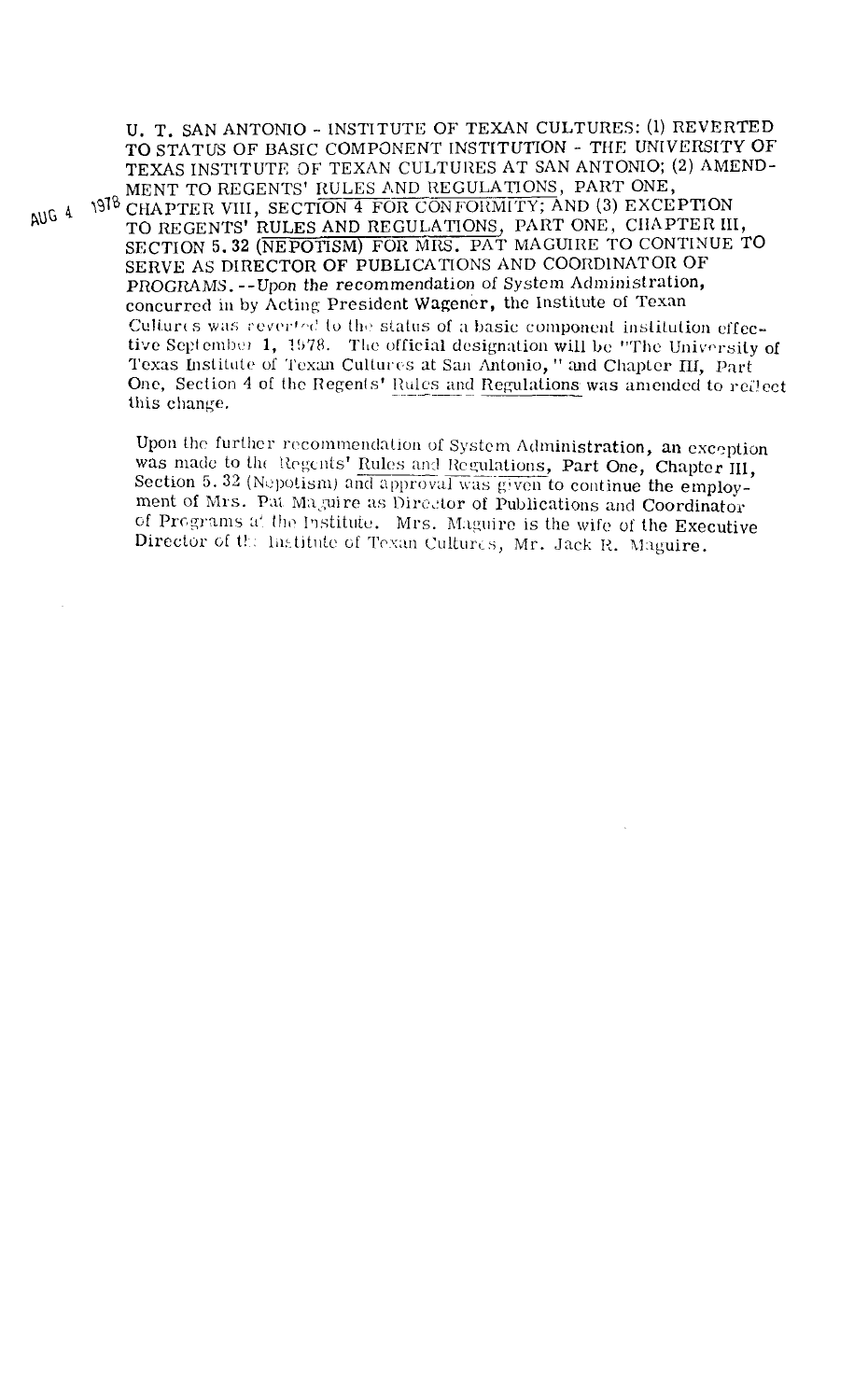BOARD OF REGENTS - REGENTS' RULES AND REGULATIONS, PART ONE: AMENDMENTS TO (1) SECTION 7. 18, CHAPTER I (SUBCOM-<br>MITTEE ON HOSPITALS) AND (2) SECTION 5, CHAPTER V (GRADUATI<br>EDUCATION). --Upon recommendation of System Administration, Part<br>One of the Regents' <u>Rules and Regulatio</u> MITTEE ON HOSPITALS) **AND** (2) SECTION 5, CHAPTER V (GRADUATE EDUCATION). --Upon recommendation of System Administration, Part

- 1. By changing Section 7. 18 of Chapter I (Duties of the Health Affairs Committee) to read:
	- 7.18 Duties of the Health Affairs Committee. --The Health Affairs Committee shall consider all matters connected with the health related institutions and schools except those specifically assigned to other committees of the Board. There shall be a Subcommittee on Hospitals of the Health Affairs Committee to consist of the Chairman of the Health Affairs Committee and two Regents appointed by the Chairman of the Board. The System Vice President for Health Affairs shall be an ex officio member of the Subcommittee. The Subcommittee on Hospitals shall have the following duties with respect to each Hospital owned by the System:
		- 7.181 Participate in the accreditation process for the Hospital;
		- 7.182 Review long-range plans for the Hospital;<br>7.183 Review and make recommendations to the
		- Review and make recommendations to the Board concerning the bylaws, rules and regulations of the medical staff of the Hospital, and approval of same;
		- 7.184 Review and make recommendations to the Board concerning mechanisms and controls for the achievement and maintenance of high standards of professional practices in and at the Hospital, and approval of same;
		- 7.185 Hold regular meetings at least once annually, at the Hospital to review programs and problems; and
		- 7.186 Report to the Board the substance of each meeting of the Subcommittee and make any appropriate recom mcndations.
- **2.** By adding the following paragraph to Section 5 of Chapter V (Graduate Education):

Where two or more components of The University of Texas System are authorized to conduct joint or cooperative degree programs, the chief administrative officers of the 9 1978 cooperating institutions shall be authorized to establish,<br>subject to the annoual of the President of  $\ddot{m}$ subject to the approval of the President of The University of Texas System, special procedures and organizations for the administration of such programs.

**JUN 9 'gT8**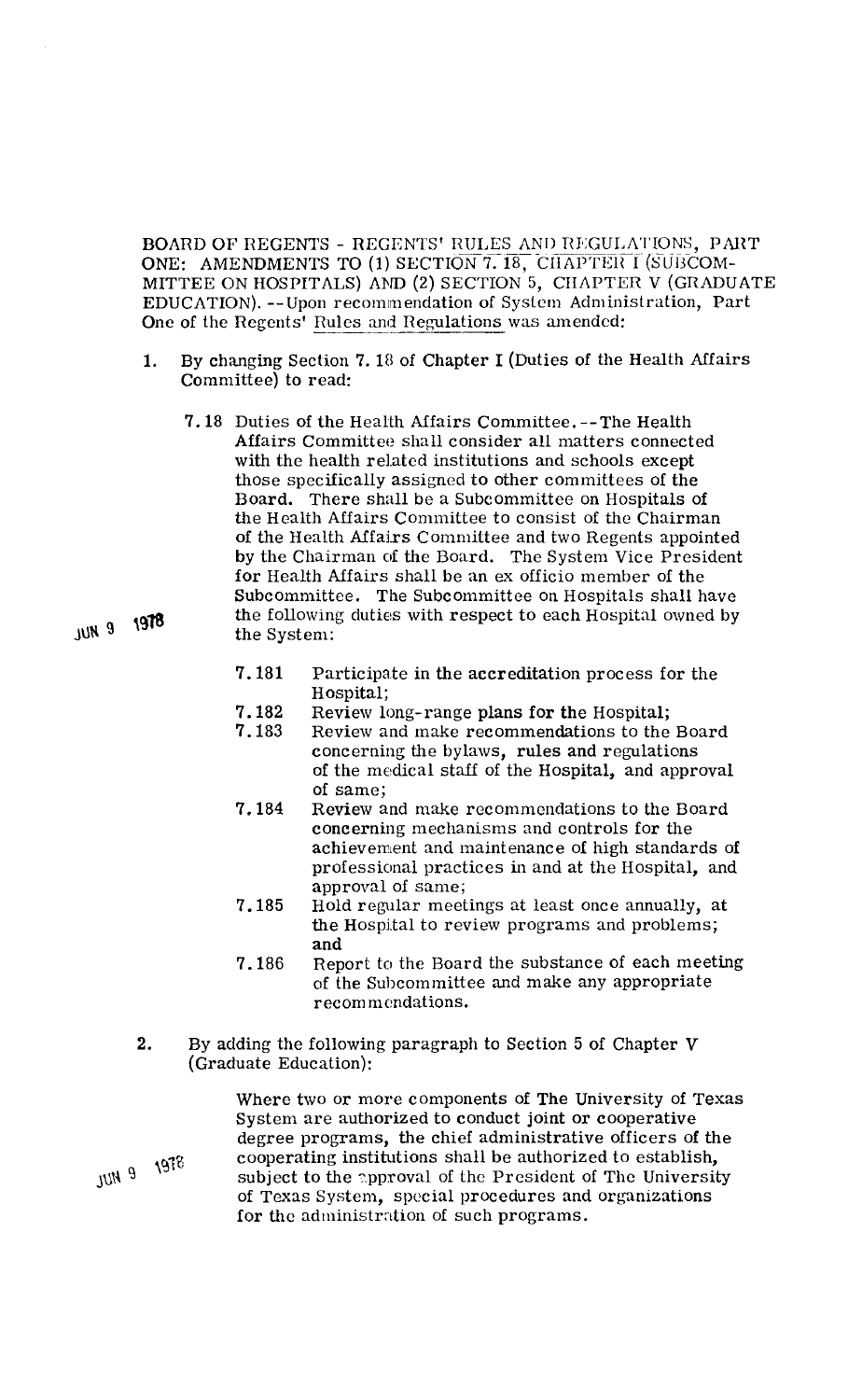BOARD OF REGENTS - REGENTS' RULES AND REGULATIONS, PART ONE: AMENDMENT TO CHAPTER VI, SECTION 6 (USE OF SPECIAL USE FACILITIES). -- Upon recommendation of System Administration, Subsection 6.63 of Section 6 of Chapter VI of Part One of the Regents' Rules and Regulations (Use of Special Use Facilities) was amended to read as follows:

- $6.63$  As a lower priority, the institutional rules and regulations may provide for reservation and use of Special Use Facilities by non-University individuals, groups, associations or corporations, "without the necessity of joint sponsorship **by** the institution. The institution shall establish rates to be charged for the use of the facility that will, at a minimum, insure recovery of that part **of** the operating cost of the facility attributable directly or indirectly to such non-
- **APR** 7 1978 University use. If the non-University user charges those attending an event any admission or registration fee, or accepts donations from those in attendance, the institution shall require the user to make a complete account of all funds collected and of the actual cost of the event. If the funds collected exceed the actual cost of the event, the non-University user shall be required to remit such excess funds to the institution as an additional charge for the use of the Special Use Facility.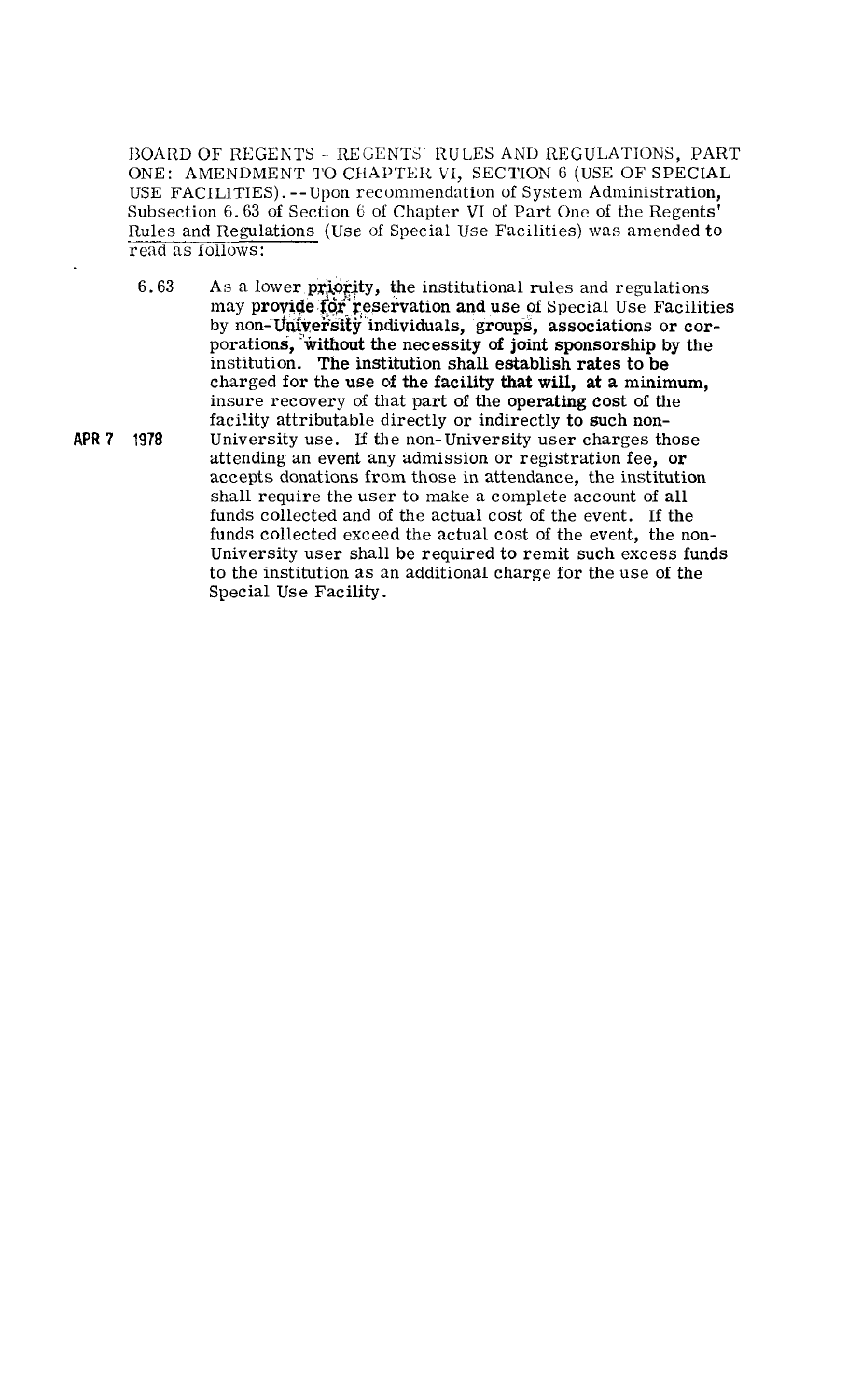BOARD OF REGENTS - REGENTS' RULES AND REGULATIONS, PART ONE: (1) AMENDMENT TO SUBSECTION 6.63, SECTION 6, CHAP-TER VI [USE OF SPECIAL **1JSE:** FACILITIES] AND (2) ADDITION TO SECTION 3 OF CHAPTER VIII [PATIENT REFERRAL POLICY]. --

I. Upon the recommendation of System Administration, Chapter VI, Section **6,** Subsection 6.63 (Use of Special Use Facilities) of Part One of the Regents' Rules and Regulations was amended to read as follows:

FEB 10 1978

may provide for reservation and use of Special Use Facilities by non- University individuals, groups, associations or corporations, without the necessity of joint sponsorship by the institution. The institution shall establish rates to be charged for the use of the facility that will, at a minimum, insure recovery of that part of the operating cost of the facility attributable directly or indirectly to such non-University use. If the non-University user charges those attending any event any admission or registration fee, or accepts donations from those in attendance, the institution shall require the user to make a complete account of all funds collected and of the actual cost of the event. With the exception of Texas nonprofit corporations organized and operated for purposes, other than religious purposes, that qualify for exemption from taxation under Section 501(c)(3) of Title 26 of the United States Code (Internal Revenue Code), if the funds collected exceed the actual cost of the event, the non-University user shall be required to remit such excess funds to the institution as an additional charge for the use of the Special Use Facility.

**6.63** AS a lower priority, the institutional rules and regulations

**2.** With respect to the proposed amendment to Chapter VIII, Section **3 21,** O/ 78 (patient Referral Policy) of Part One of the Regents' Rules and Regulations, President Walker asked to amend the third paragraph by deleting "life-threatening" between the words "with" and "emergency." This amendment was accepted, and Chapter VIII, Section 3

> (Patient Referral Policy) of Part One of the Regents' Rules and Regulations was amended by adding the following:

## Sec. 3 Medical and Hospital Services. -- ...

In the health components, full-time faculty in clinical services meeting the American Medical Association definitions of primary care may accept patients for acute or continuing, or both, care without referral by another physician or agency if the patients certify that they have no primary physicians. The patients are accepted for total and continuing care including the obligation to obtain the services of other physicians when indicated.

Full-time faculty in nonprimary care clinical services may accept patients upon the referral of a duly licensed physician, dentist, or governmental agency or for the purpose of presenting testimony before any administrative or judicial tribunal. The referral source should be documented in the patients' records.

This referral policy shall not apply to patients with emergency conditions, or to employees or students of UT component institutions.

I